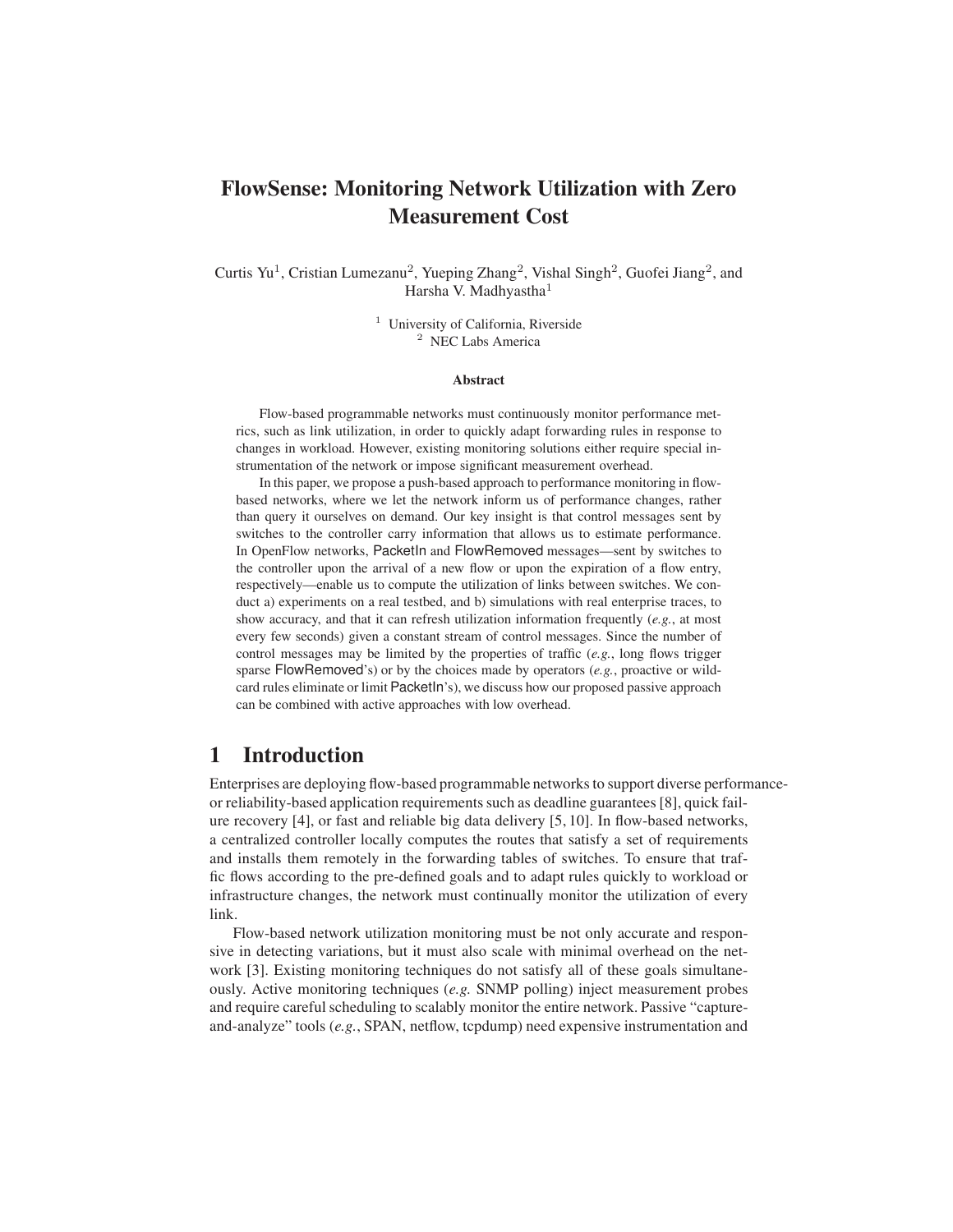infrastructure to gather and process measurements. Recently, several tools take advantage of the functionality provided by software-defined networks (SDNs), which allow the controller to poll switches for utilization-based statistics  $[11, 6]$ . Though this eliminates the need for additional instrumentation, control packets used for polling still impose overhead.

In this paper, we propose a new approach for high accuracy utilization monitoring with *zero* measurement cost. Rather than rely on on-demand active polling of switch counters, we infer performance *by passively capturing and analyzing control messages between the switches and the centralized controller*. This is made possible by the physical separation of the control and data planes in SDNs. In particular, we use the control messages that notify the controller of changes in network traffic (*e.g.*, flow arrival, flow expiration). Such changes in traffic may result in changes in performance; by detecting the time and magnitude of these changes, the controller can monitor network utilization locally, without additional instrumentation or overhead.

To explore the feasibility of our control traffic based monitoring, we design FlowSense to measure link utilization (the bandwidth consumed by flows traversing the link) in OpenFlow networks [7]. FlowSense relies on PacketIn and FlowRemoved messages, sent by switches to the controller when a new flow arrives or when a flow entry expires. FlowRemoved messages contain information about the size and duration of flows matched against the entry. To compute utilization over an interval, the controller analyzes all PacketIn and FlowRemoved messages corresponding to the arrival of flows and to the expiration of the flows that were active during the interval.

Relying on control traffic to compute network utilization fails when there is little or no control traffic. This may happen due to the properties of data traffic (*e.g.*, long flows that lead to few flow expiration events) or due to measures taken by network operators (*e.g.*, to limit the amount of control traffic and preserve scalability, they install flow rules proactively that potentially never expire). In this paper, we study the feasibility of our monitoring approach, both in terms of effectiveness (*how accurate is it?*) and compatibility with current networks (*how is it affected by traffic patterns and network deployment scenarios?*).

To summarize, our primary contributions are two-fold. First, we introduce a pushbased approach to flow-based network performance monitoring with zero measurement cost, where we let the network inform us of performance changes, rather than query it ourselves. We describe FlowSense, a system to measure link utilization that is simultaneously fast, accurate, and imposes no overhead. Using preliminary experiments on a small OpenFlow deployment, we show that the utilization computed using control plane messages closely resembles that measured on the data plane.

Second, we explore the feasibility of FlowSense in today's networks. We use real world traffic measurements to estimate the impact that the properties of data traffic have on the performance of FlowSense. We find that we can refresh link utilization measurements at most as frequently as every few seconds. Although, to compute utilization at any point in time, FlowSense must wait for all the flows active at that time to finish and trigger FlowRemoved, the wait time is reasonable: we can accurately estimate link utilization in under 10 seconds of delay. Since the network deployment can limit the effectiveness of FlowSense, we discuss combining active and passive techniques.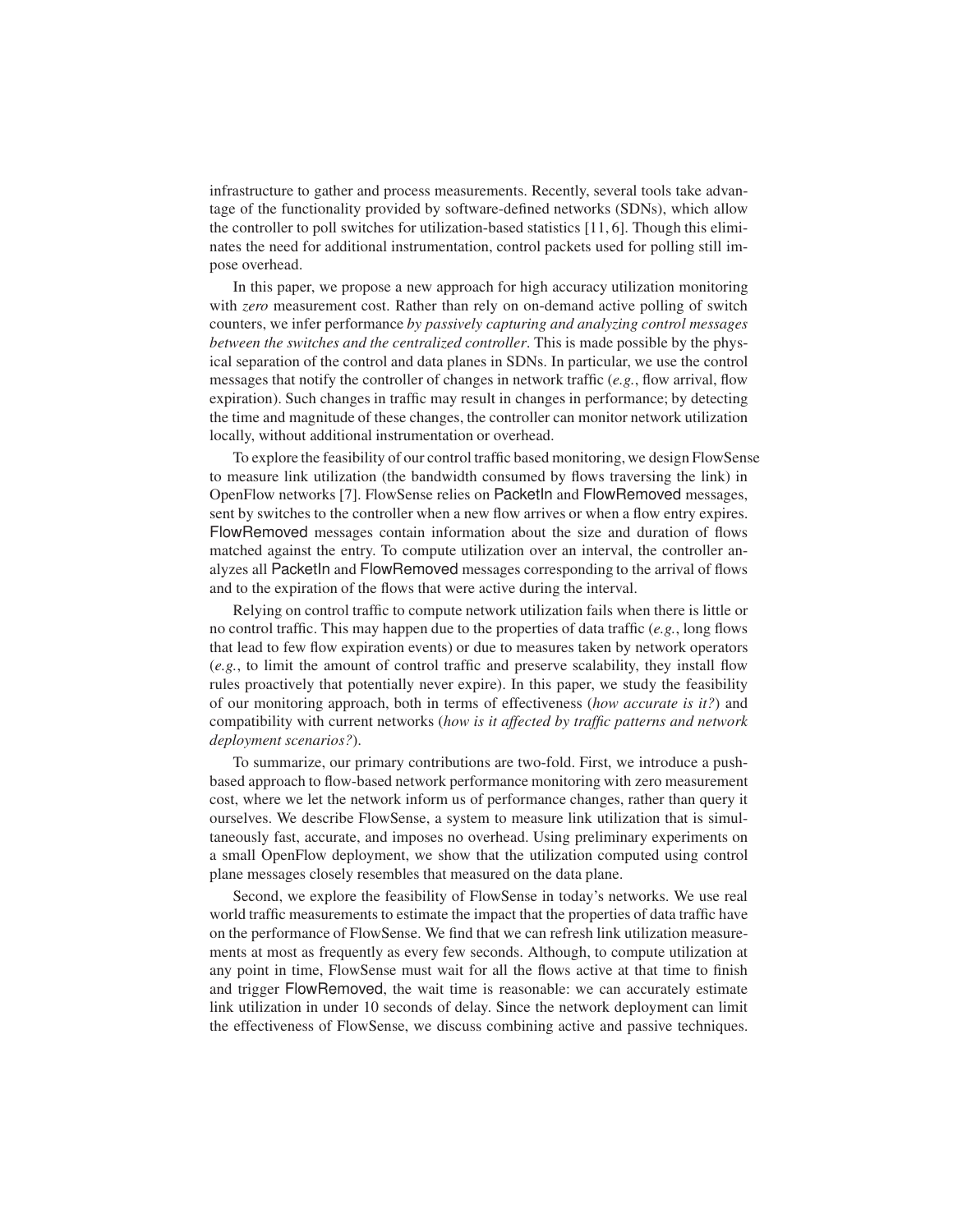Ultimately, passively capturing control messages can serve as a building block towards more scalable, accurate, flexible, and general flow-based network monitoring.

# **2 OpenFlow Overview**

In this section, we describe the general operation of an OpenFlow network and review research that uses OpenFlow to monitor network performance.

#### **2.1 Operation**

We consider a network of OpenFlow-enabled switches that are connected with a logically centralized controller using a secure, lossless TCP connection. The network operates in the following (simplified) way:

**Flow arrival.** On the arrival of the first packet of a new flow, the switch looks for a matching rule in the flow table and performs the action associated with the rule (*e.g.*, forward, drop). If there is no matching entry, the switch buffers the packet and notifies the controller that a new flow has arrived by sending a PacketIn control message containing the headers of the packet. The controller responds with a FlowMod message that contains a new rule matching the flow that is to be installed in the switch's flow table. The switch installs the rule and forwards the buffered packet according to it. Subsequent packets in the flow are forwarded without triggering Packetln's.

**Flow completion.** Each flow table rule is associated with two timeout values that define when the entry should expire: a hard timeout counted from the time at which the entry was installed, and an soft timeout counted from the time of the last packet which matched the entry. When the flow entry expires, the switch notifies the controller by sending a FlowRemoved control message. The FlowRemoved contains, among others, the duration for which the entry was present in the switch, and the number of packets and number of bytes that matched the entry.

#### **2.2 Monitoring with OpenFlow**

The OpenFlow protocol provides functions to query switches for the number of packets or bytes in flows matching against a specific rule or traversing a specific port. Prior work relies on this capability to compute utilization in the network [11, 6]. OpenTM [11] measures network-wide traffic matrix by periodically polling one switch on each flow's path and then combining the measurements. Polling a single switch does not impose significant load on the network but may affect accuracy if the switch is not carefully chosen. Jose *et al.* [6] detect heavy hitters by continually adapting polling rules to focus on the flows that are more likely to have high volume. Both approaches have to carefully schedule measurements to limit the polling overhead and maintain reasonable accuracy. FlowSense, on the other hand, incurs zero measurement cost because it relies on control traffic that the switches already send to the controller.

Ballard *et al.* use OpenFlow to enable flexible monitoring of network traffic for security problems [1]. Their tool, OpenSAFE, directs spanned network traffic towards predefined sinks (*e.g.*, IDS) according to pre-specified policies. While such an approach could be used to compute network utilization (by analyzing the redirected traffic), the overhead it creates by copying all network traffic is prohibitive.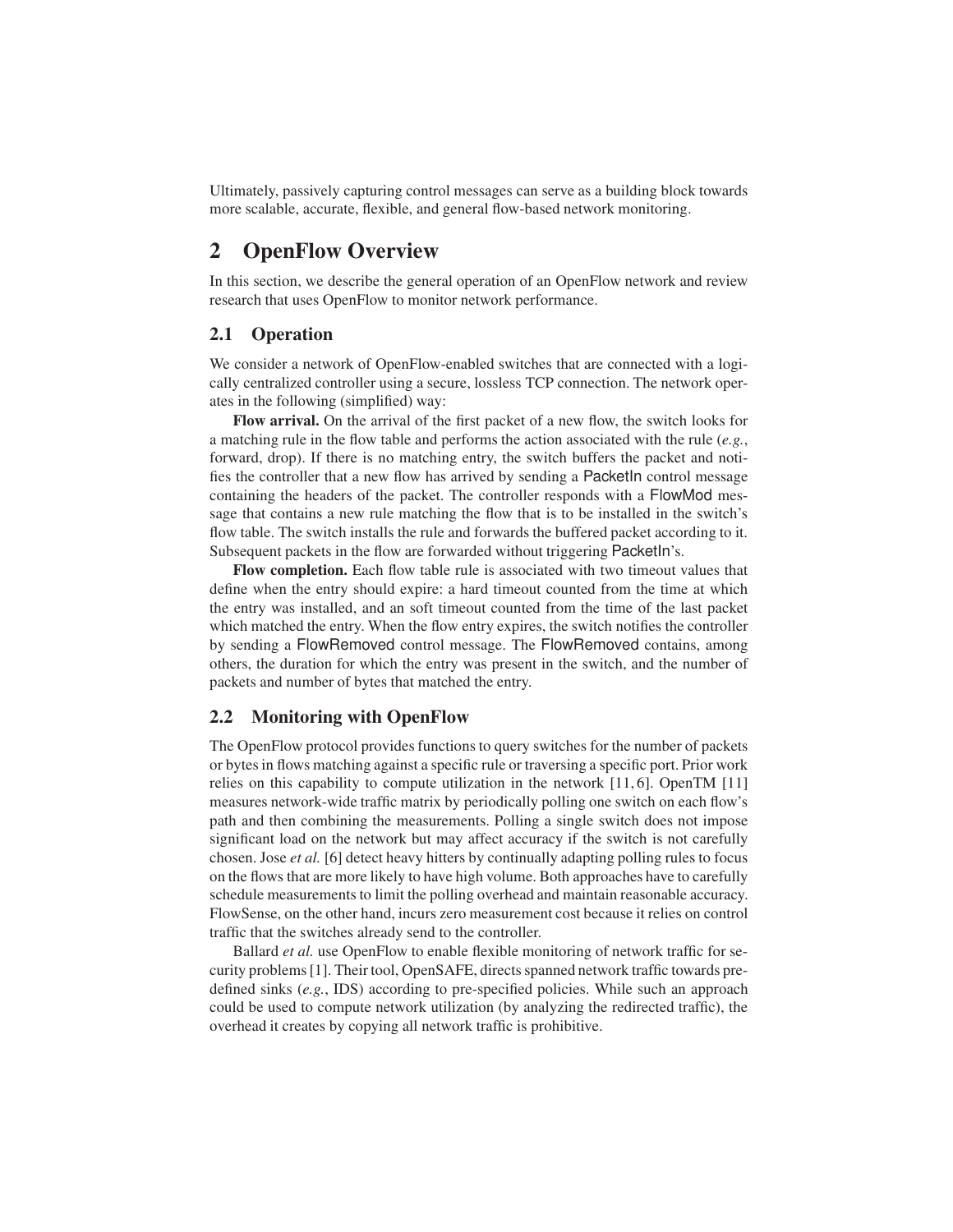

**Fig. 1. (left)** FlowSense design: Parser module captures control traffic and sends it the monitor. The monitor updates utilization values at every checkpoint according to Algorithm 1. **(right)** Visualization of how link utilization is estimated with the aid of PacketIn and FlowRemoved messages.

# **3 FlowSense**

In this section, we describe the design of FlowSense and how it uses control traffic to measure the utilization of every link in the network.

### **3.1 Design**

FlowSense uses FlowRemoved and PacketIn messages to compute network utilization on inter-switch links. FlowRemoved's are triggered by switches when flow entries expire, and they inform the controller of several properties of the expired entry. Three of these properties are most important to us: (1) the duration of the entry in the flow table, (2) the amount of traffic matched against it, and (3) the input port of traffic that matches the entry (we do not consider wildcard rules for now). This information helps us infer the number of bytes that the flows that matched this entry contributed to the utilization on the link that ends in the specified input port.

Whenever a flow entry expires and triggers a FlowRemoved message, we add a new checkpoint for the corresponding link. We set the timestamp for the checkpoint as the time at which traffic last matched the expired flow entry. If an entry's soft timeout expires, the checkpoint is the FlowRemoved timestamp minus the soft timeout. If the entry's hard timeout expires, we cannot tell how long the flow was actually active for, so we set the checkpoint as the FlowRemoved timestamp and assume it has been active for the entire flow duration.

At every checkpoint, FlowSense can estimate the contribution to the link's utilization made by flows that matched the expired entry as the ratio of the number of bytes matched against the expired entry to the duration of the flows that matched the entry. However, there may be other active flows on the same link that contribute to the total utilization. FlowSense uses information from PacketIn messages, which are triggered when a new flow arrives at a switch, to infer which flows are active at a given time. To compute the utilization contribution of these active flows, we must wait for them to expire and trigger FlowRemoved's. Thus, we incur a delay in estimating the instant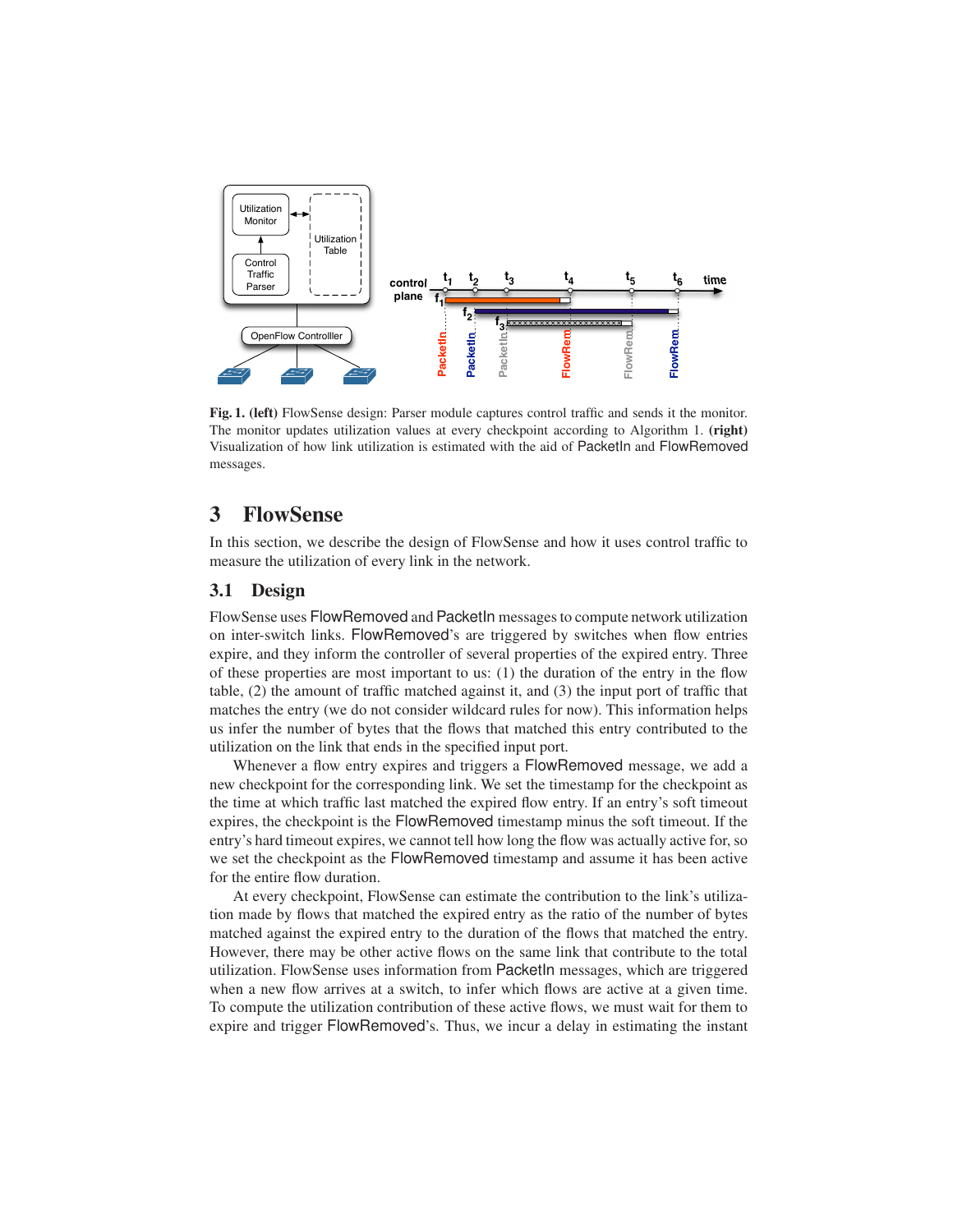**Algorithm 1** Pseudocode of FlowSense's utilization monitor.

| 1: procedure UTILIZATIONMONITOR(Utilization Table $UT,$ Packet $p)$           |
|-------------------------------------------------------------------------------|
| 2:<br>Active List $\leftarrow$ set of p.in port's active flows                |
| 3:<br>if $p$ is a Packetln packet then                                        |
| 4:<br><b>if</b> p's flow $\notin$ Active List <b>then</b>                     |
| 5:<br>Flow active flow                                                        |
| 6:<br>$active\ flow\ flow \leftarrow p\ flow$                                 |
| 7:<br>$active\_flow.time \leftarrow p.time$                                   |
| 8:<br>Add active flow to Active List                                          |
| 9:<br>end if                                                                  |
| 10:<br>else if $p$ is a FlowRemoved packet then                               |
| 11:<br>$flow \leftarrow$ matching flow from A                                 |
| 12:<br>Remove flow from Active List                                           |
| 13:<br>Checkpoint $chkpt$                                                     |
| 14:<br>$chkpt.time \leftarrow p.time$                                         |
| 15:<br>if $p$ was from soft timeout then                                      |
| 16:<br>$chkpt.time \leftarrow chkpt.time - p-soft_timeout$                    |
| 17:<br>end if                                                                 |
| 18:<br>$chkpt. active \leftarrow  Active\_List $                              |
| 19:<br>$chkpt.util \leftarrow p.byte \ count/p.flow.length$                   |
| 20:<br>for active c in $UT$ do                                                |
| 21:<br><b>if</b> $c.time$ is between $flow.time$ and $chkpt.time$ <b>then</b> |
| 22:<br>$c. active \leftarrow c. active - 1$                                   |
| 23:<br>$c.util \leftarrow c.util + chkpt.util$                                |
| 24:<br>end if                                                                 |
| 25:<br>if c.active $= 0$ then                                                 |
| 26:<br>Declare $c$ final and inactive                                         |
| 27:<br>end if                                                                 |
| 28:<br>end for                                                                |
| 29:<br>Insert <i>chkpt</i> into $UT$                                          |
| 30:<br>end if                                                                 |
| 31: end procedure                                                             |

total utilization on a link at a checkpoint. We evaluate the magnitude of this delay in Section 4.

Figure 1(right) illustrates an example scenario for our estimation of link utilization as above. In this example,  $f_1$ ,  $f_2$ , and  $f_3$  are flows that start at times  $t_1$ ,  $t_2$ , and  $t_3$ , and  $t_4$ ,  $t_6$ ,  $t_5$  are the times at which those flows end; FlowSense determines the start and end times based on PacketIn and FlowRemoved messages. If  $f_1$ ,  $f_2$  and  $f_3$  had utilizations of 10, 20 and 40 MBps, then, when the first FlowRemoved message arrives at  $t_4$ , FlowSense will know the utilization for  $f_1$  by dividing the byte count from the FlowRemoved message by the duration of the flow, and it also creates a checkpoint at  $t_4$ . When the FlowRemoved packet at  $t_5$  arrives, flow  $f_3$  ends and its utilization of 40 MBps is recorded and added to the checkpoint at  $t_4$  leaving it with a current known utilization of 50 MBps (the sum of  $f_1$  and  $f_3$ ). Finally, at  $t_6$ , flow  $f_2$  ends and its utilization is added to the checkpoints at both  $t_4$  and  $t_5$  giving the final checkpoint utilizations recorded to be: 70 MBps at  $t_4$ , 60 MBps at  $t_5$ , and 40 MBps at  $t_6$ .

FlowSense consists of two main modules: the control traffic parser and the utilization monitor. The parser captures control traffic and extracts information from FlowRemoved and PacketIn messages. The utilization monitor maintains a utilization table where it records the current utilization value and a list of active flows at all known checkpoints. The monitor updates the table on every new PacketIn or FlowRemoved data received from the parser. Figure 1(left) shows the design of FlowSense.

The algorithm that FlowSense uses for monitoring utilization on a network works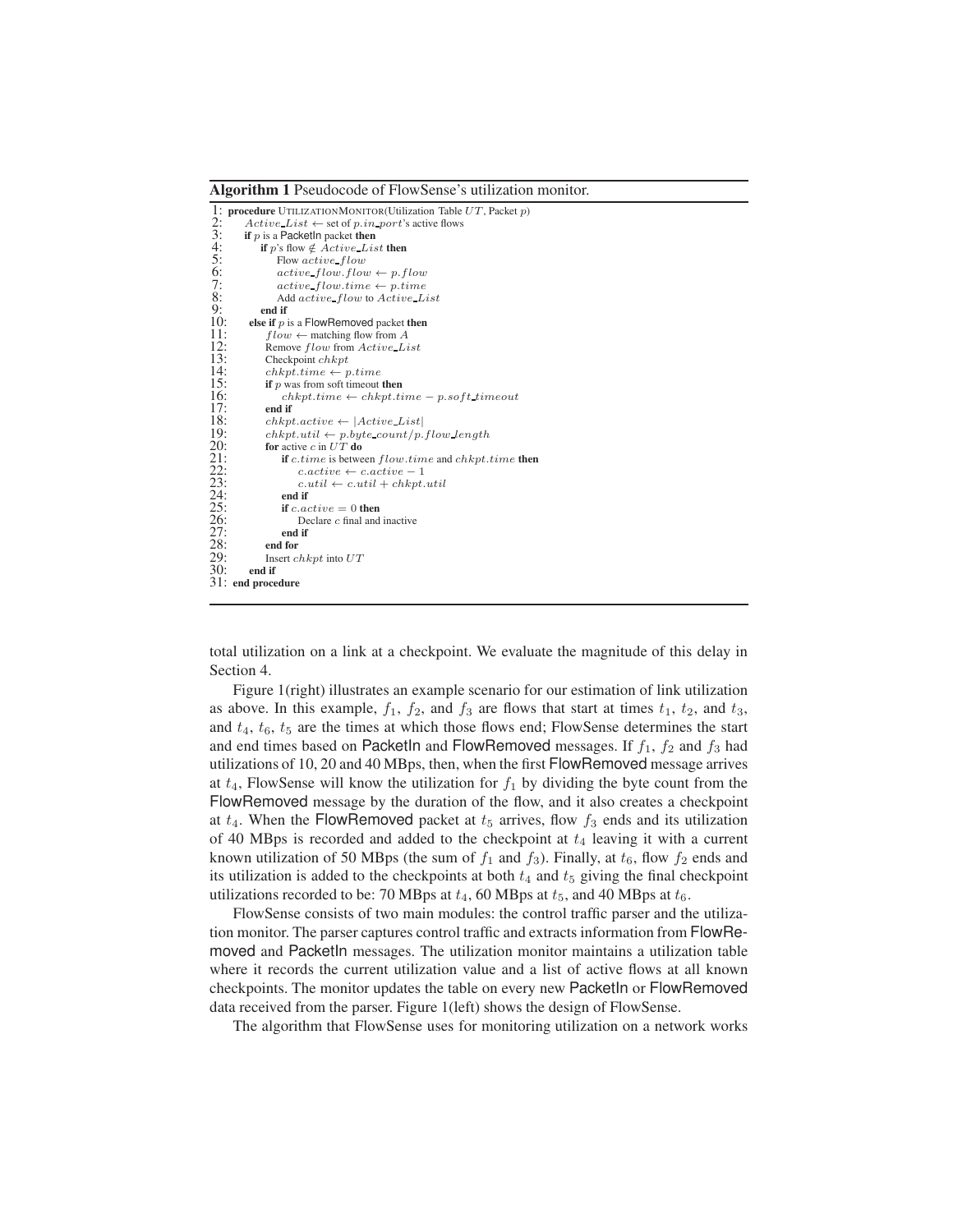as follows. When the controller receives a PacketIn message, FlowSense creates a new flow and adds it to a list of active flows (*Active\_List*) associated with the new flow's input port. On a FlowRemoved message, FlowSense removes the corresponding flow from Active List and creates a checkpoint (chkpt) with a timestamp (chkpt.time) equal to the current time minus the soft timeout. It then makes note of the number of currently active flows (chkpt.active) and uses the utilization of the flow as the starting utilization of the checkpoint  $chkpt.util$ . Each previously known active checkpoint  $(c)$ for the same input port in the Utilization Table  $(UT)$  is then checked to see if its timestamp is between the start and end time of the newly ended flow. If it is, then  $c$ 's number of active flows and utilization are updated. When a checkpoint's number of active flows hits 0, FlowSense declares that checkpoint final and inactive. Finally, FlowSense inserts  $chkpt$  into  $UT$  for future lookup purposes. Algorithm 1 describes the steps involved in the utilization monitoring in a more detailed manner.

#### **3.2 Limitations**

Using control traffic to compute utilization has two limitations. First, we are able to compute utilization only at discrete points in time. These checkpoints are determined by FlowRemoved arrivals at the controller and by the values of the timeouts associated with the expired entry. In Section 4.2, we show that the average difference between consecutive checkpoints on a link is less than two seconds.

Second, how quickly we are able to estimate the utilization at a checkpoint depends on the type of traffic; long flows that last forever can delay indefinitely the computation of utilization. Our results in Section 4.3 show that, if FlowSense is willing to tradeoff 10% of accuracy, it can measure total utilization at a checkpoint in under 10 seconds. We also discuss ways to improve the estimation delay by combining active and passive measurements.

Finally, FlowSense is limited to reporting the average utilization over a flow entry's duration and cannot capture instant utilization at any point in time. Thus, it works best in environments with many short flows, such as data centers or enterprises [2], where the small duration of a flow and the small difference between consecutive checkpoints make the average utilization a good approximation of the instant utilization.

## **4 Evaluation**

We evaluate FlowSense from three perspectives: (1) how accurate are its utilization estimates?, (2) how often can it refresh its estimate for a link's utilization?, and (3) how quickly can it estimate the utilization at a specific time? To answer these questions, we perform experiments using a small OpenFlow testbed and simulations on a real-world enterprise trace.

#### **4.1 Accuracy**

To estimate the accuracy of utilization monitoring, we set up a small testbed comprising two OpenFlow switches, A and B, that are connected to each other. hostA is connected to A, and hostB1 and hostB2 to B. Initially, the rule tables of the two switches are empty. When new flows arrive, we always add rules with no hard timeout and a soft timeout of 1s. We use *iperf* to simultaneously perform two data transfers from hostA to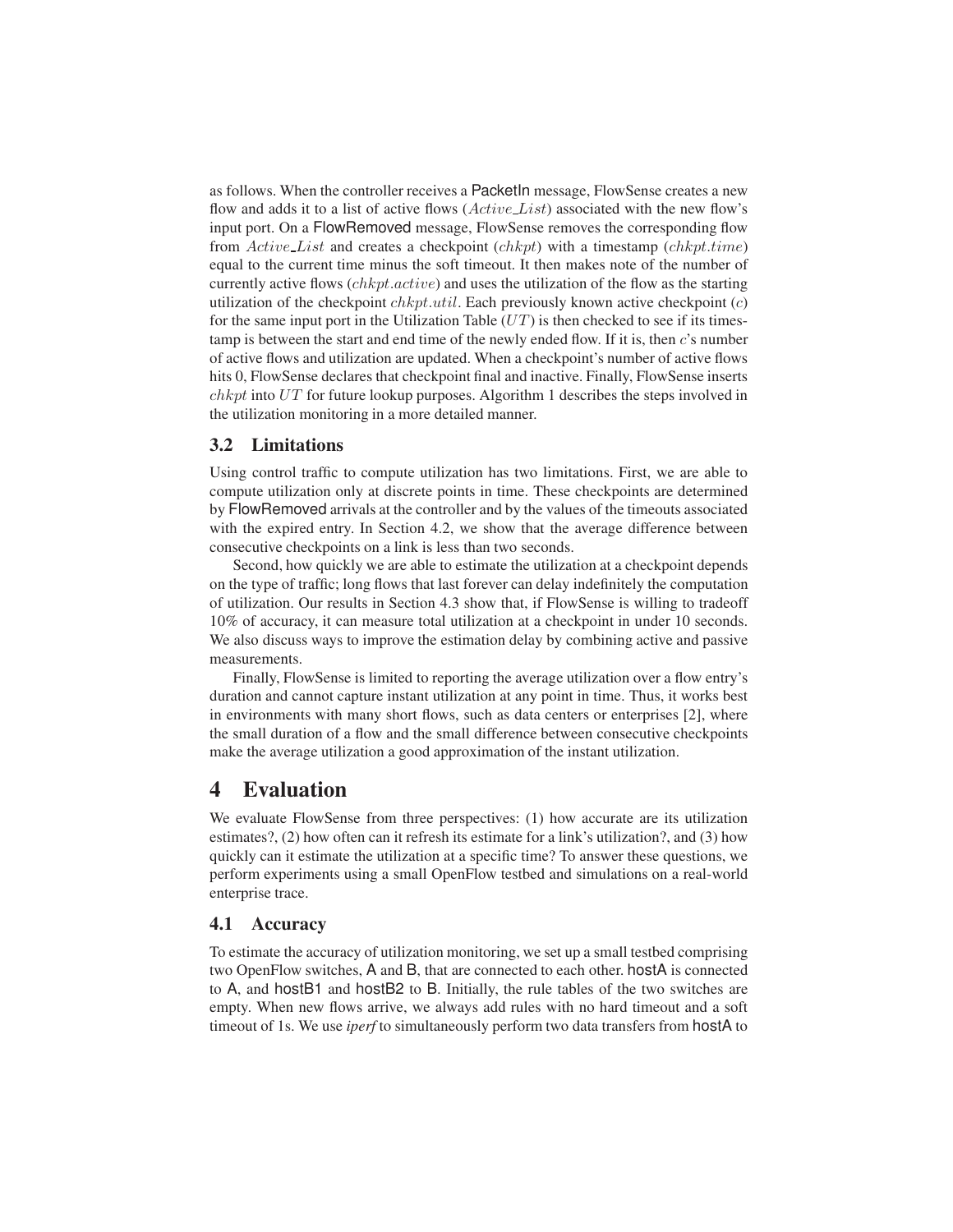

**Fig. 2. (left) Accuracy of utilization monitoring.** We compare FlowSense's estimates with the values obtained by continually polling the switch counters at 1s intervals; **(right) Granularity of utilization monitoring** for all flows and for flows that have 90% of their utilization reported after 10s. We assume flows are mapped to 24 distinct links.

hostB1 and hostB2 for a period of three minutes. The transfer from hostA to hostB2 has a constant rate of 10MBps, while the transfer from hostA to hostB1 varies across three different rates over time: 20MBps, 45MBps, and 30MBps. Before changing the transfer rate, we briefly interrupt the transfer for a little more than a second to allow the soft timeout to expire and trigger FlowRemoved messages.

We compare the utilization obtained by FlowSense with that gathered from continually polling A and B at 1s intervals. Figure 2(left) presents the results obtained for the link connecting A and B. FlowSense reports utilization values that are similar to those inferred through polling. In comparison to the values obtained with polling, utilization measured with FlowSense shows a small shift to the right because flow entry timeouts have a precision at the granularity of seconds. Thus, it may take up to a second for FlowRemoved to trigger after a timeout expires. Since FlowSense is only working with a single PacketIn and FlowRemoved message per flow, it does not experience the same jittery behavior as the polling method because its readings are an average utilization over that flow's lifetime.

#### **4.2 Granularity**

Many applications need to monitor utilization as often as possible to quickly react to traffic changes. How often FlowSense captures utilization depends on the distribution of flows, in particular on how frequently and how rapidly flow entries expire and trigger FlowRemoved's.

To evaluate the granularity of measurements, we simulate FlowSense on a realworld enterprise trace. We use the *EDU1* trace collected by Benson *et al.* [2], capturing all traffic traversing a switch in a campus network for a period of two hours. We identify all network flows (*i.e.*, pairs of IP addresses and application ports) in the trace, along with their start and finish times. The finish time of a flow is an approximation of when the flow entry associated with the flow would expire and trigger a FlowRemoved message in an OpenFlow network. We consider a flow as finished if there is no traffic between the associated endpoints for at least five seconds. We compute the aver-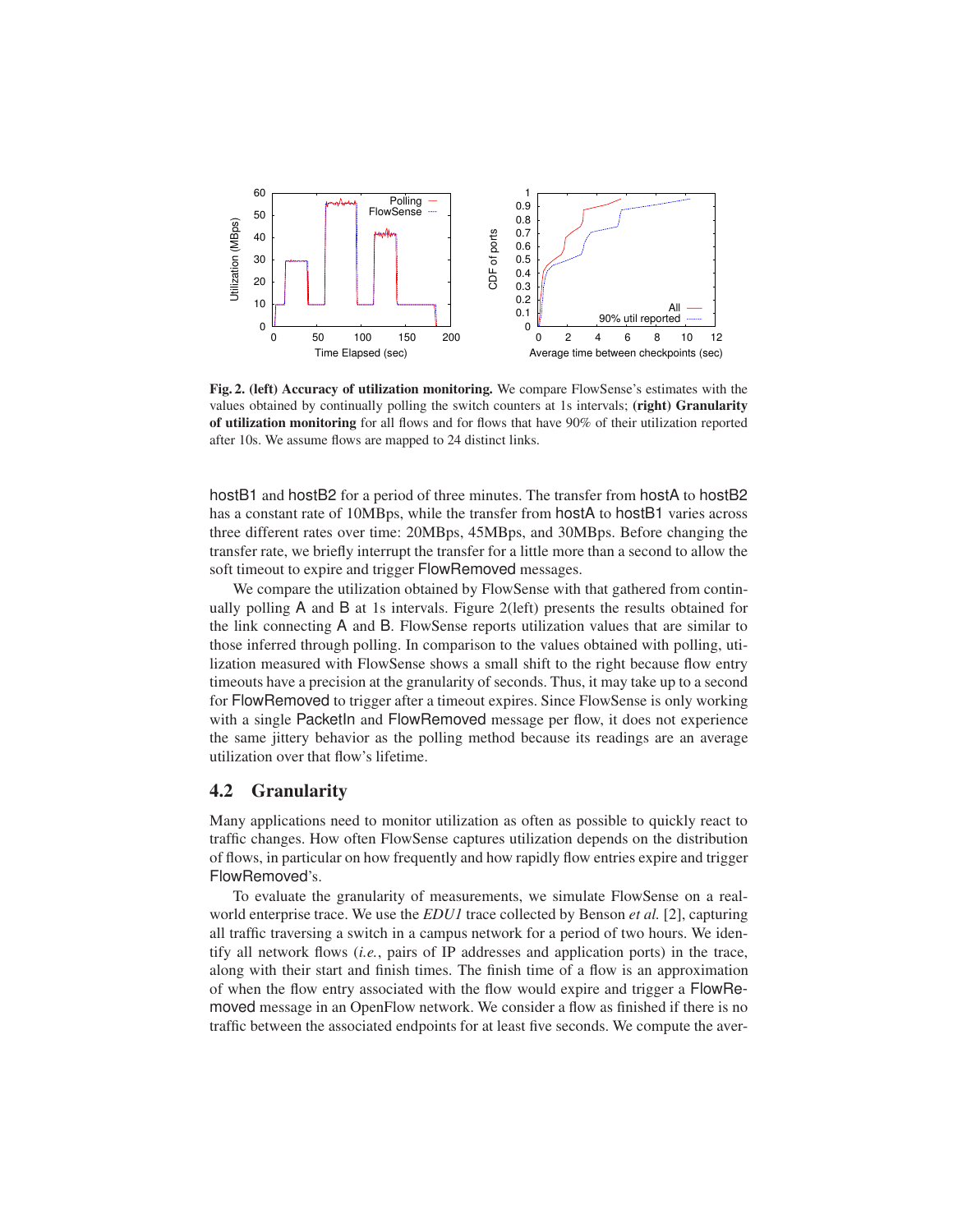

**Fig. 3. (left)** Distribution of waiting times to compute the total utilization value at every FlowRemoved event. **(right)** Utilization reported after 1s, 5s, and 10s following the expiry of a flow entry. Around 70% of links have 90% or more of total utilization reported after 10 seconds.

age time between FlowRemoved events, under the assumption that all flows arrive on the same link, and find that a flow expires, and thus enables us to refresh the utilization measurements, every 16ms.

In reality, however, flows arrive at a switch on different input ports. Because the traffic trace does not contain input port information, we simulate a 24-port switch using the following heuristic. We first associate every distinct  $/p$  prefix (where  $p$  is, in turn, 32, 30, 28, 20, or 24) of source IP addresses in the trace with a port and then assign each individual flow to the link (or input port) associated with its source IP  $/p$  prefix. We group flows by prefix because routing in the Internet is typically prefix-based. Below, we present results for  $p = 28$ .

We compute the average time between two consecutive utilization checkpoints for each port and plot the cumulative distribution in Figure 2(right). Here, consider the line labeled "All". For half of the incoming links, the average time between two utilization measurements is at most one second and for almost 90% of the links under 3 seconds. We also performed the heuristic to simulate a 48-port switch with various prefix sizes and obtained similar results.

#### **4.3 Staleness**

To compute the total utilization at a checkpoint, FlowSense must wait for all the flows active at the checkpoint to finish and trigger FlowRemoved messages. For each checkpoint, we define the utilization wait time as the time until the last active flow expires. Figure 3(left) shows the cumulative distribution of the utilization wait times for each checkpoint in the trace described in Section 4.2, where flows are assigned to one of 24 incoming links. The median utilization wait time is 98s: for almost half of the checkpoints, FlowSense would have to wait more than 100s to capture the complete utilization.

The long delay in computing the total utilization may be caused by active flows that are very long but do not send a lot of traffic (*e.g.*, ssh sessions). Next, we show that if an application is willing to tradeoff some accuracy for timeliness, it can have a reasonable estimate of a link's utilization at a particular checkpoint in under 10s, rather than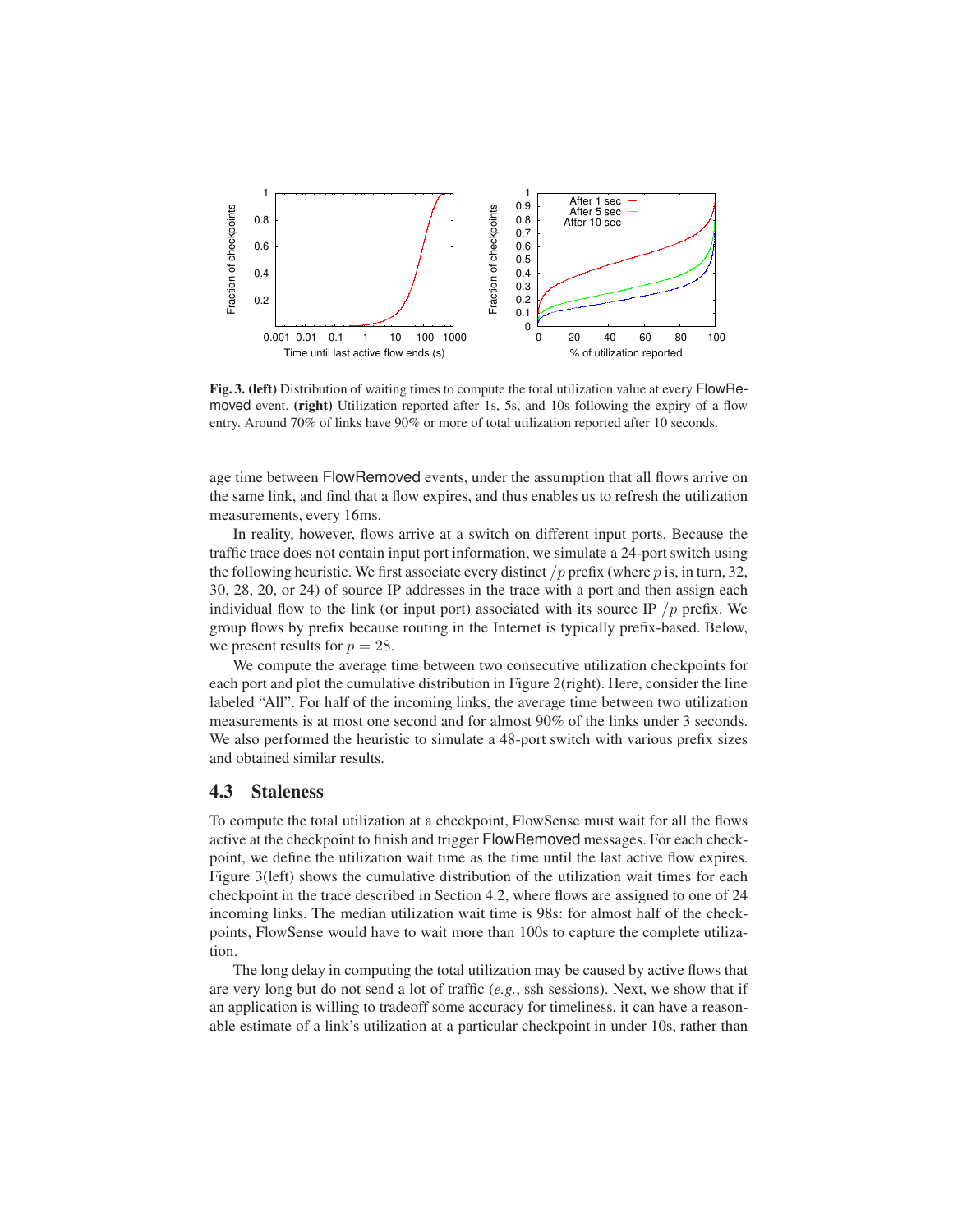having to wait for 100s. We compute how much of the total utilization at a checkpoint is reported by FlowSense 1s, 5s, and 10s after the checkpoint is created. Figure 3(right) shows that FlowSense reports around 60% of the total utilization for 50% of the checkpoints after 1s, and 90% of the total utilization for 70% of the checkpoints after 10s.

The granularity of measurements does not decrease by much when considering only the 70% of checkpoints that capture 90% after 10s. The line labeled "90% util reported" in Figure 2(right) shows the distribution of the average time between these checkpoints. The median time is only around 1.7s (increasing from 1.1s when considering all checkpoints).

To summarize, FlowSense is able to refresh utilization less than every 2s on average and obtain 90% of the total utilization at these refresh checkpoints in under 10s. We are investigating ways to predict the utilization wait time at each checkpoint. Such a prediction would give applications another knob to tune measurement performance: if the wait time is too high, the application could decide to trigger on-demand polling, thus trading off scalability for lower measurement staleness.

## **5 Discussion**

We designed FlowSense to work for reactive OpenFlow deployments, where switches trigger control messages every time a new flow arrives or a flow entry expires. The presence of a large number of flows triggers many control packets and can overwhelm both the controller, which cannot process all control traffic in a timely fashion, and the switches, which cannot operate at line speed and quickly exhaust their flow tables [12]. Previous research shows that such deployments are feasible for medium-sized networks with a powerful controller or a collection of controllers. For example, controllers in networks of 100 switches, with new flows arriving every  $10\mu s$ , may have to process up to 10 million PacketIn messages per second [2].

In practice, the need for scalability pushes operators to increasingly adopt alternative OpenFlow deployments: distribute controller functionality across different machines, set up rules proactively to never expire (*e.g.*, with infinite timeouts) so as to avoid triggering control traffic, and use wildcard rules to reduce the amount of control traffic. We discuss next the applicability of FlowSense in such scenarios.

**Distributing the controller.** Distributing the controller does not affect the amount or frequency of control traffic. Using a mechanism similar to FlowVisor [9], FlowSense could still capture incoming control traffic and synchronize the information gathered across controllers.

**Proactive rules and large timeouts.** When operators install rules proactively, new flows at a switch do not trigger PacketIn's because they find a matching rule in the flow table. Further, if rules have large timeouts, they take long to expire and trigger FlowRemoved's. Some entries may even be set up to never expire or to not trigger a FlowRemoved when they expire. In such scenarios, control traffic is scarce or missing completely and polling switch counters for utilization provides more frequent utilization estimates, albeit at the expense of network overhead. For reactive applications that rely on traffic changes, they will have to either rely on stale data or begin active polling as previously stated.